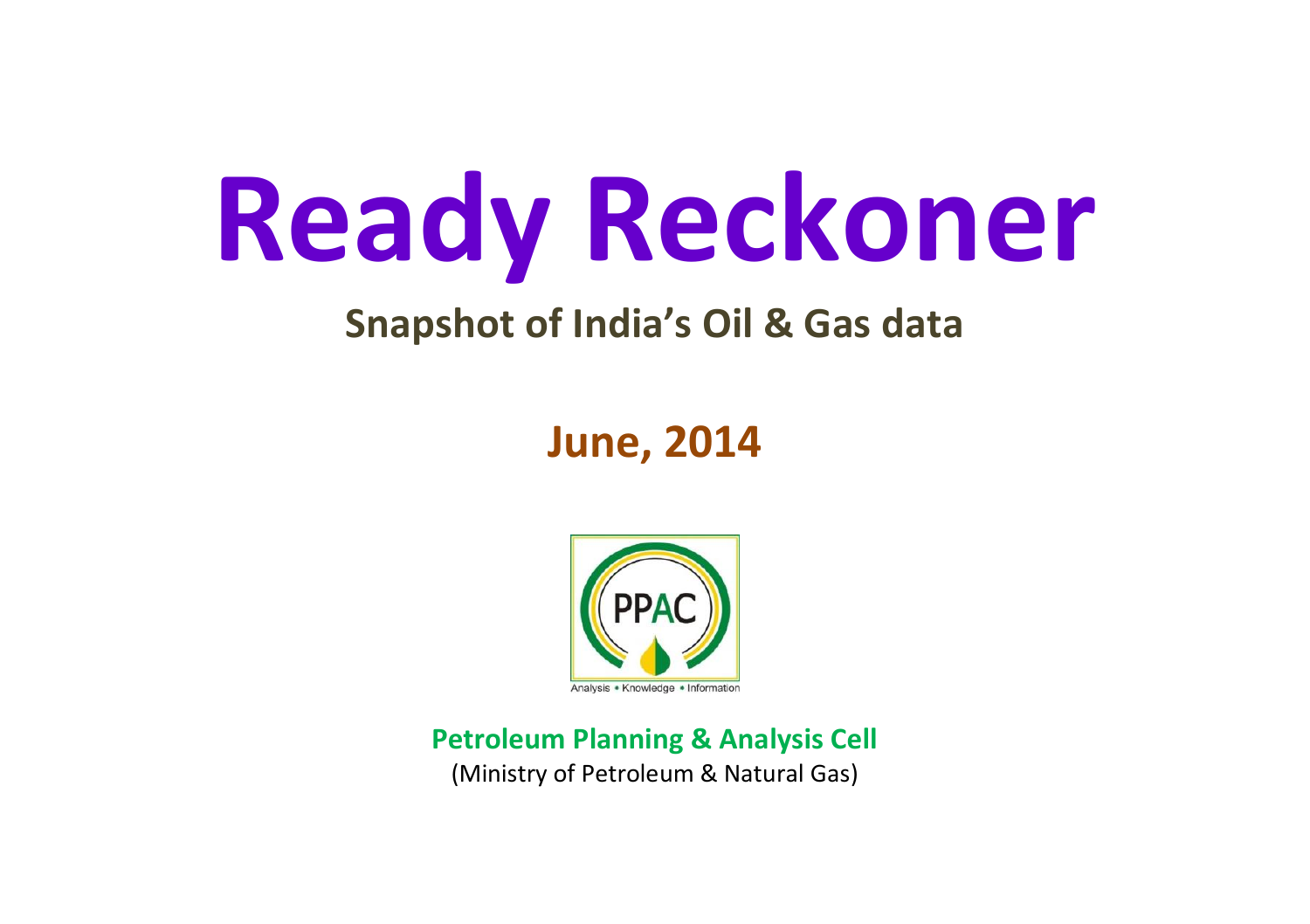### **Index of Tables**

| <b>Table</b> | <b>Description</b>                                          | Page |
|--------------|-------------------------------------------------------------|------|
|              | <b>Highlights</b>                                           | 2    |
| 1.           | Selected Indicators of the Indian Economy                   | 3    |
| 2.           | <b>Import Dependency</b>                                    | 4    |
| 3.           | Estimated Balance of Trade during 2014-15                   | 4    |
| 4.           | Indigenous Crude Oil Production                             | 5    |
| 5.           | Domestic Oil & Gas Production vis a vis Overseas Production | 5    |
| 6.           | Coal Bed Methane (CBM) Gas development in India             | 5    |
| 7.           | Refineries: Installed Capacity and Crude Oil Processing     | 6    |
| 8.           | High Sulphur (HS) & Low Sulphur (LS) Crude Oil Processing   | 7    |
| 9.           | Gross Refining Margins (GRM) of Refineries                  | 8    |
| 10.          | GRM of North East Refineries excluding Excise Duty Benefit  | 9    |
| 11.          | Natural Gas at a Glance                                     | 9    |
| 12.          | <b>Consumption of Petroleum Products</b>                    | 10   |
| 13.          | Self Sufficiency in Petroleum Products                      | 10   |
| 14.          | Industry Marketing Infrastructure                           | 11   |
| 15.          | Pipelines Infrastructure                                    | 11   |
| 16.          | Information on Prices, Taxes and Under-recoveries           | 12   |
| 17.          | <b>Conversion Factors and Volume Conversion</b>             | 14   |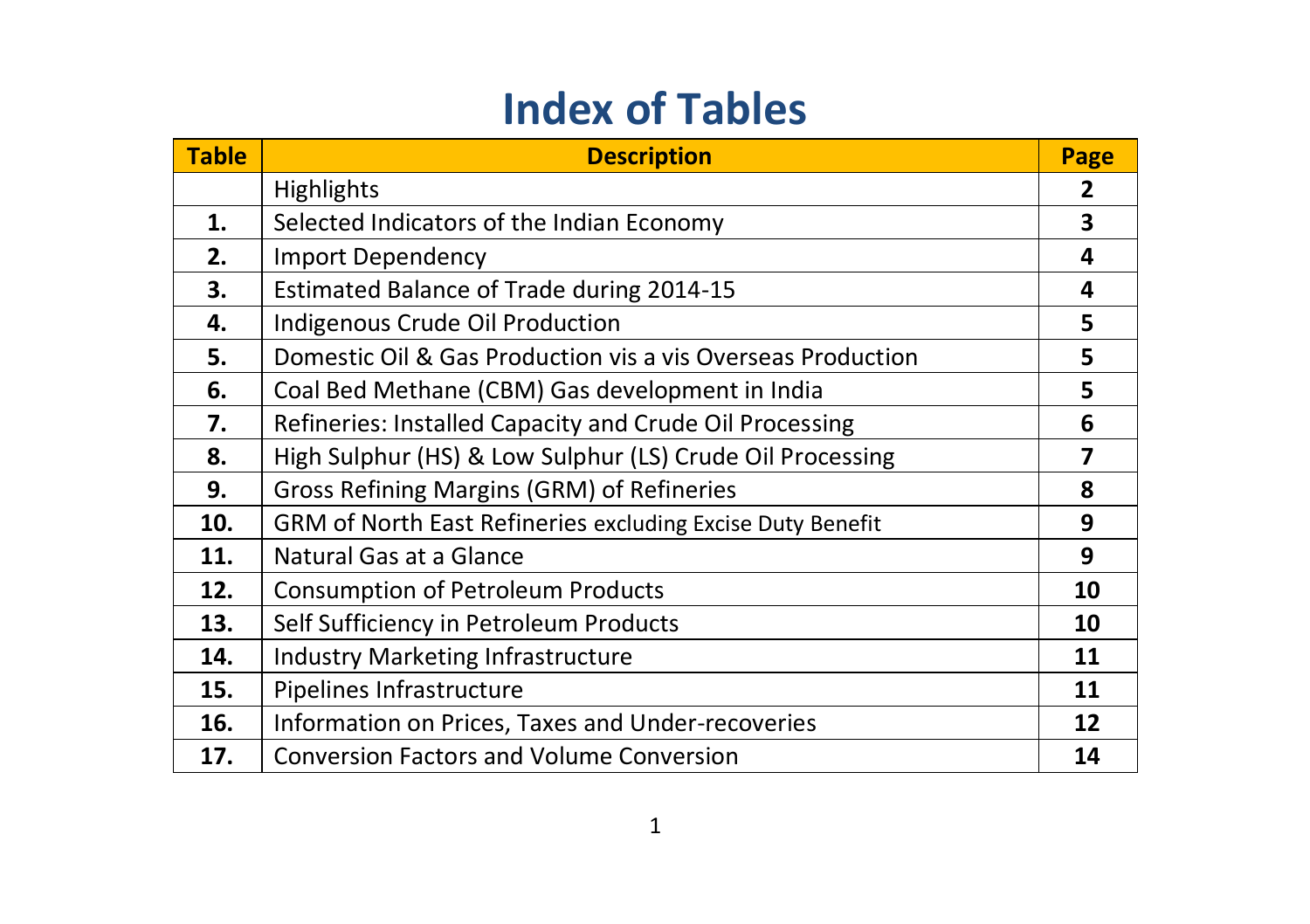## **Highlights**

- HMEL refinery was shut down due to fire incident on 20<sup>th</sup> June 2014 in VGO unit. 9 MMT Refinery has taken planned shutdown till beginning of September 2014.
- Planned Shutdown of various secondary units of IOCL refineries (FCCU, CCRU, DHDT, DHDS, HGU- Panipat Refinery, DCU-1&2 and CRU units of Bongaigoan Refinery) during April-June 2014.
- Additionally, IOCL-Koyali's DCU, AU-3 and HGU-2 were shut down during June 2014.
- The consumption of all petroleum products has registered a growth of 5.3% in June, 2014 as compared to that in June, 2013. This is the highest growth since January 2013.
- HSD consumption for the second consecutive month recorded growth of 3.4% in the month of June, 2014. This is the highest growth in HSD consumption since April 2013.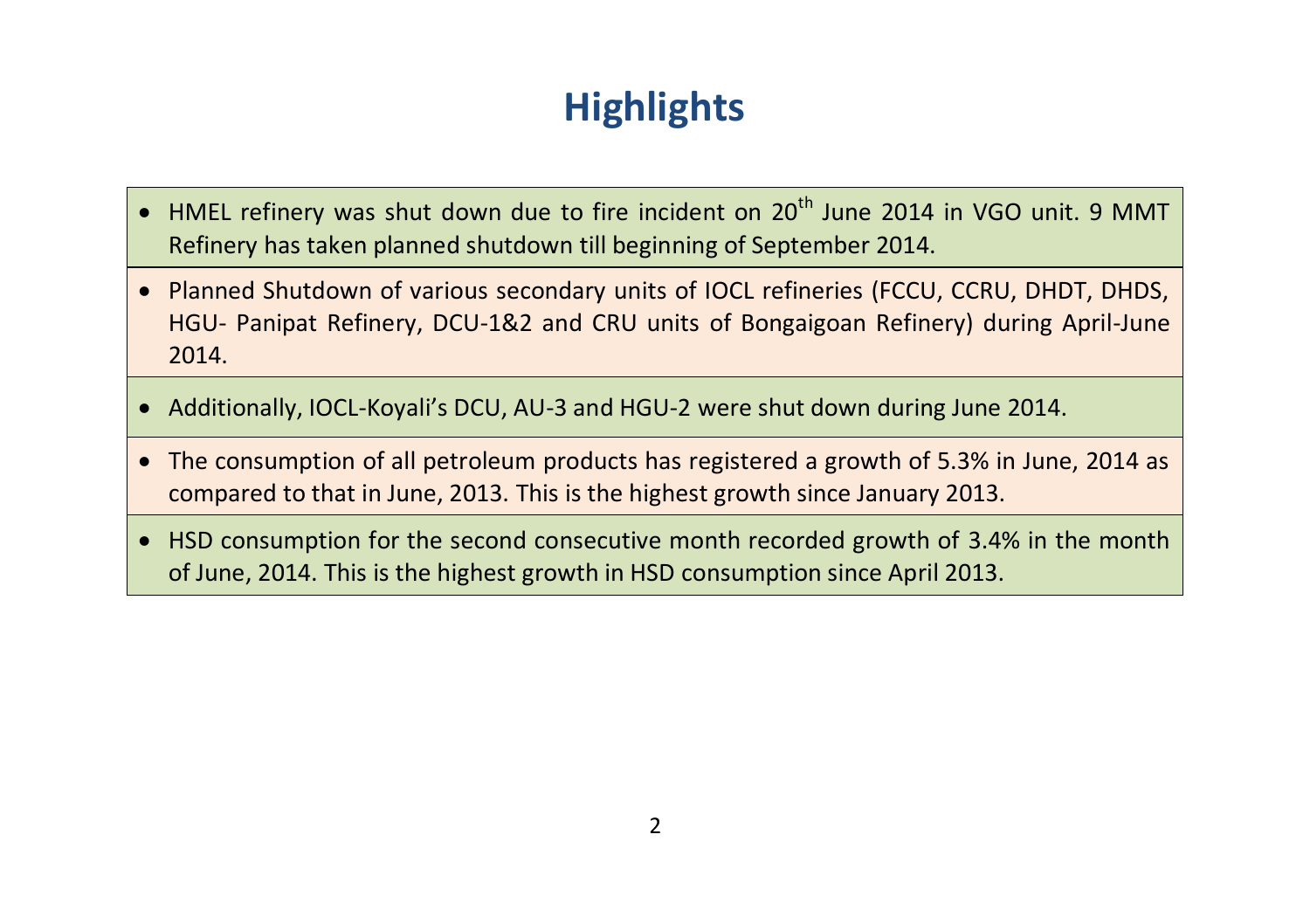|   | 1. Selected Indicators of the Indian Economy  |                  |               |                 |                  |  |  |  |  |
|---|-----------------------------------------------|------------------|---------------|-----------------|------------------|--|--|--|--|
|   | <b>Economic Indicators</b>                    | <b>Unit/Base</b> | 2011-12       | 2012-13         | $2013 - 14(P)$   |  |  |  |  |
|   | Population (as on 1 <sup>st</sup> March 2011) | <b>Billion</b>   | 1.2           |                 |                  |  |  |  |  |
| 2 | GDP at Factor Cost (Constant prices)          | Growth %         | 6.7<br>2nd RE | 4.5<br>$1st$ RE | 4.7<br><b>PE</b> |  |  |  |  |
|   |                                               | MMT              | 259.3         | 257.1           | 264.4            |  |  |  |  |
| 3 | Agricultural Production (Food grains)         |                  |               | FE.             | 3rd AE           |  |  |  |  |
|   |                                               | Growth %         | 6.1           | $-0.8$          | 2.8              |  |  |  |  |
| 4 | <b>Gross Fiscal Deficit</b>                   | ℅                | $-5.75$       | $-4.9$          | $-4.5$<br>RE)    |  |  |  |  |

|   | <b>Economic Indicators</b>      | <b>Unit/Base</b> | 2013-14  | June    |         | <b>April-June</b>        |         |
|---|---------------------------------|------------------|----------|---------|---------|--------------------------|---------|
|   |                                 |                  |          | 2013    | 2014    | 2013                     | 2014    |
| 5 | Index of Industrial Production@ | Growth %         | 2.8      | $-2.5$  | 4.7     | $-0.6$                   | 4.1     |
| 6 | Imports                         | \$ Billion       | 450.9    | 35.3    | 38.2    | 121.6                    | 113.2   |
|   | <b>Exports</b>                  | \$ Billion       | 312.4    | 24.0    | 26.5    | 73.3                     | 80.1    |
| 8 | Trade Balance                   | \$ Billion       | $-138.6$ | $-11.3$ | $-11.8$ | $-48.3$                  | $-33.1$ |
| 9 | Foreign Exchange Reserves       | \$ Billion       | 303.7    | 284.6   | 315.8   | $\overline{\phantom{0}}$ |         |

*@Index on Industrial Production data is for April-May 2014*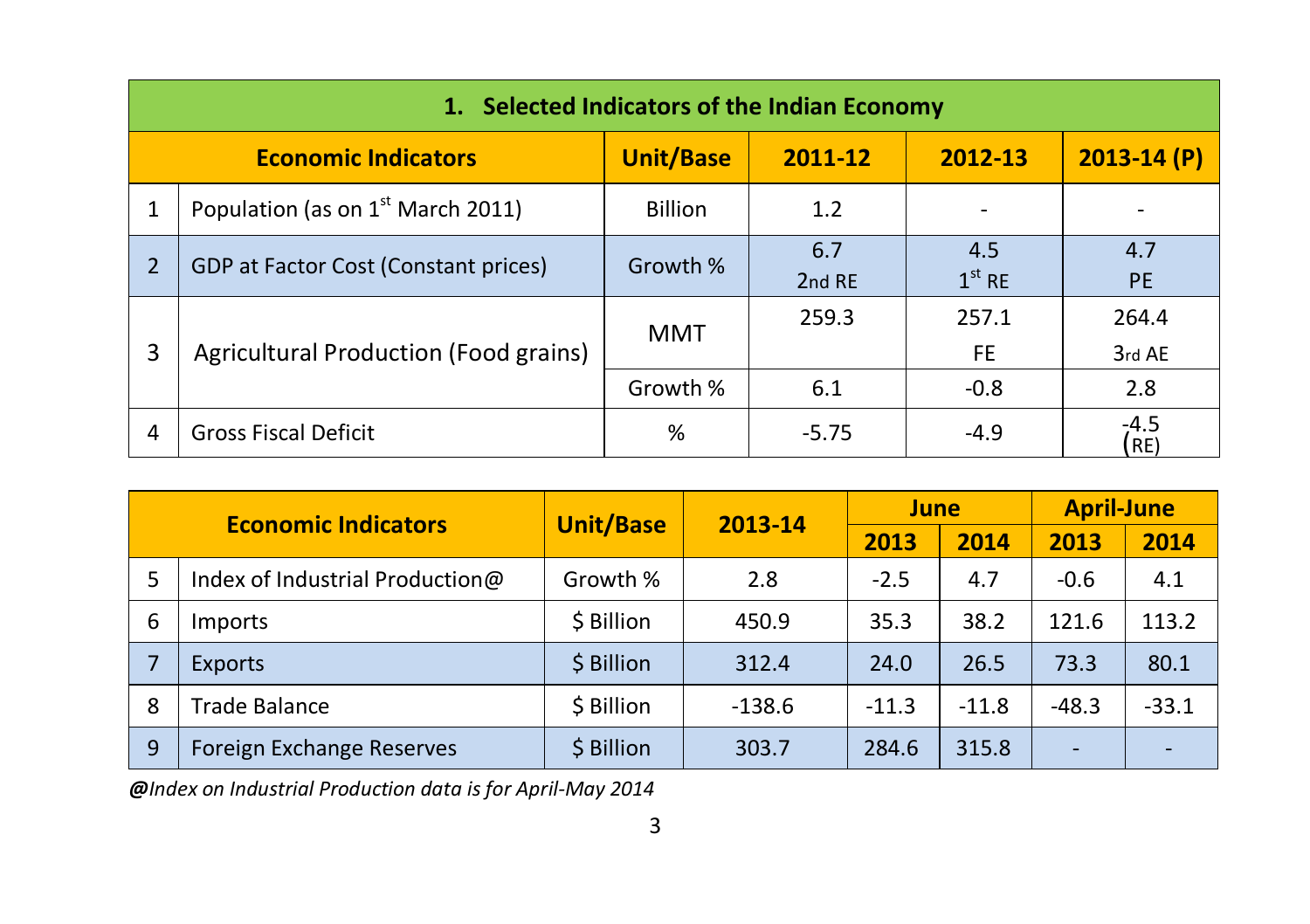|                | <b>Import Dependency</b><br>2.            |                  |         |             |              |                   |              |  |
|----------------|-------------------------------------------|------------------|---------|-------------|--------------|-------------------|--------------|--|
|                |                                           |                  | 2013-14 | <b>June</b> |              | <b>April-June</b> |              |  |
|                | <b>Petroleum &amp; Natural Gas Sector</b> | <b>Unit/Base</b> | (P)     | 2013        | $2014^{(P)}$ | 2013              | $2014^{(P)}$ |  |
| 1              | Crude Oil Production In India             | MMT              | 37.8    | 3.13        | 3.13         | 9.41              | 9.40         |  |
| $\overline{2}$ | <b>Consumption of Petroleum Products</b>  | <b>MMT</b>       | 158.2   | 13.0        | 13.7         | 40.4              | 41.7         |  |
| 3              | <b>Production of Petroleum Products</b>   | MMT              | 220.2   | 17.9        | 18.1         | 54.0              | 53.5         |  |
| 4              | Imports & Exports:                        |                  |         |             |              |                   |              |  |
|                | Crude Oil Imports                         | \$ Billion       | 142.9   | 10.4        | 12.3         | 35.0              | 36.4         |  |
|                | Petroleum Products (POL) Imports          | \$ Billion       | 12.3    | 0.79        | 1.0          | 2.6               | 3.3          |  |
|                | Gross Petroleum Imports (Crude + POL)     | \$ Billion       | 155.2   | 11.2        | 13.3         | 37.6              | 39.7         |  |
|                | Petroleum Products Exports                | \$ Billion       | 60.7    | 4.7         | 4.5          | 13.6              | 13.2         |  |
| 5              | Petroleum Imports as % of India's         | $\frac{9}{6}$    | 34.4    | 31.7        | 34.8         | 30.9              | 35.1         |  |
|                | <b>Gross Imports</b>                      |                  |         |             |              |                   |              |  |
| 6              | Petroleum Exports as % of India's         | %                | 19.4    | 19.6        | 17.0         | 18.6              | 16.5         |  |
|                | <b>Gross Exports</b>                      |                  |         |             |              |                   |              |  |
| $\overline{7}$ | Import Dependency (Based on Consumption)  | %                | 77.6    | 78.8        | 78.5         | 78.4              | 79.4         |  |

| 3. Estimated Balance of Trade during 2014-15                                                                |  |  |  |  |  |  |  |
|-------------------------------------------------------------------------------------------------------------|--|--|--|--|--|--|--|
| <b>Quantity (MMT)</b><br><b>\$ Million</b><br><b>Petroleum &amp; Natural Gas Sector</b><br><b>Rs. Crore</b> |  |  |  |  |  |  |  |
| Net Imports (Crude, POL & LNG)<br>103,366<br>625,363<br>142.57                                              |  |  |  |  |  |  |  |

*(Considering Indian Crude basket at 105.52/bbl and average exchange rate of Rs. 60.50/\$)*

- 
- If Crude prices increases by One \$/bbl Net Import bill increases by Rs. 8,345 crores (\$1.38 bn)
- 
- If Exchange rate of \$ increases by Rs. 1/\$ Net Import bill increases by Rs. 10,337 crores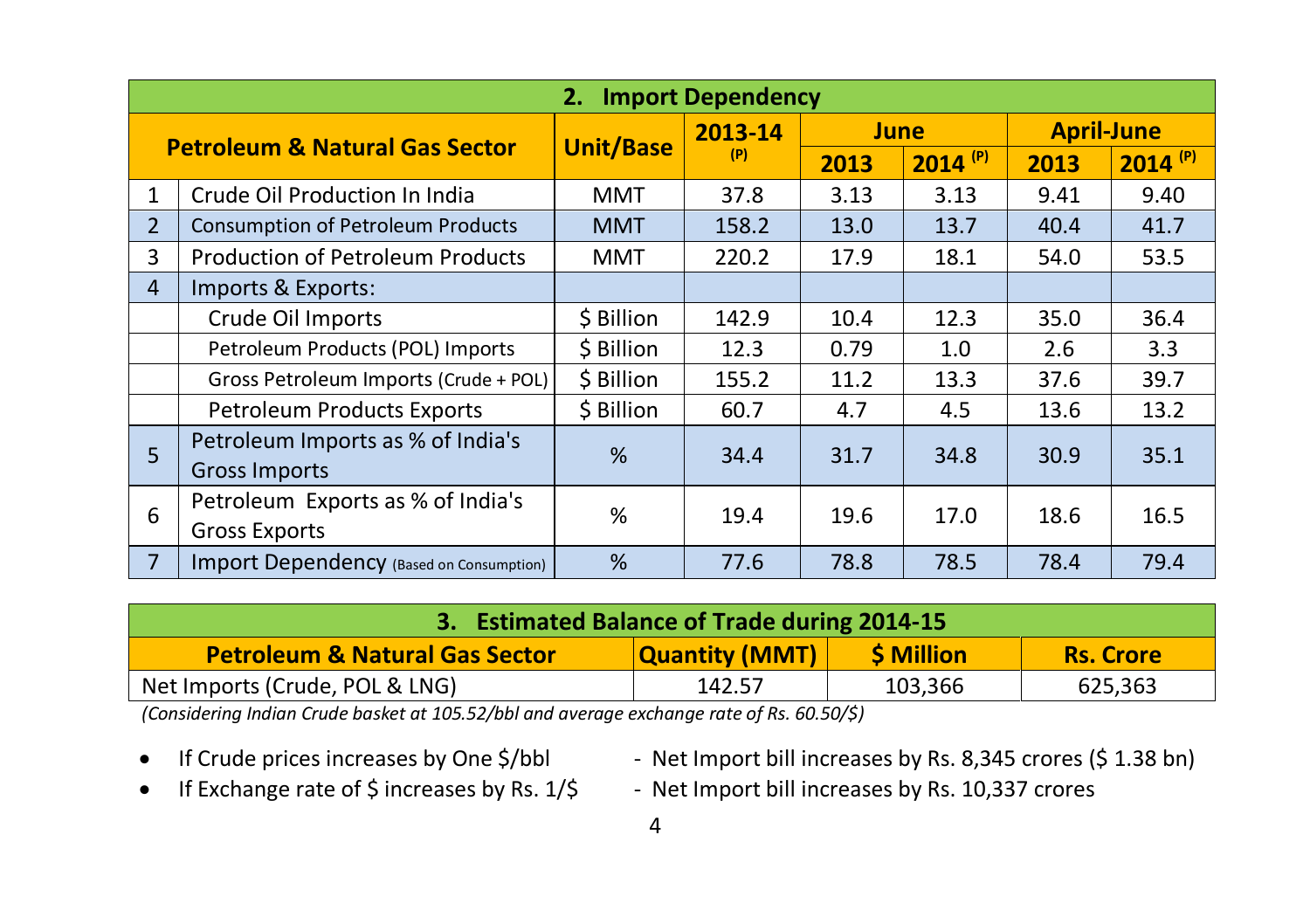| <b>Indigenous Crude Oil Production (Million Metric Tonne)</b><br>4. |         |             |              |                   |                       |  |
|---------------------------------------------------------------------|---------|-------------|--------------|-------------------|-----------------------|--|
| <b>Details</b>                                                      | 2013-14 | <b>June</b> |              | <b>April-June</b> |                       |  |
|                                                                     | (P)     | 2013        | $2014^{(P)}$ | 2013              | $2014$ <sup>(P)</sup> |  |
| ONGC                                                                | 19.2    | 1.59        | 1.56         | 4.83              | 4.69                  |  |
| OIL                                                                 | 3.5     | 0.30        | 0.28         | 0.90              | 0.84                  |  |
| Pvt / JVs                                                           | 12.0    | 0.99        | 0.99         | 2.91              | 3.04                  |  |
| <b>Total Crude Oil</b>                                              | 34.7    | 2.88        | 2.83         | 8.64              | 8.57                  |  |
| Condensate                                                          | 3.1     | 0.25        | 0.30         | 0.77              | 0.82                  |  |
| Total (Crude Oil +Condensate) (MMT)                                 | 37.8    | 3.13        | 3.13         | 9.41              | 9.40                  |  |
| Total (Crude Oil +Condensate) (Million Barrels)                     | 277.04  | 22.92       | 22.91        | 68.94             | 68.93                 |  |
| 5. Domestic Oil & Gas Production vis a vis Overseas Production      |         |             |              |                   |                       |  |
| Year                                                                | 2013-14 | <b>June</b> |              | <b>April-June</b> |                       |  |
|                                                                     | (P)     | 2013        | $2014^{(P)}$ | 2013              | $2014^{(P)}$          |  |
| <b>Total Domestic (MMTOE)</b>                                       | 73.2    | 6.1         | 6.0          | 18.4              | 18.0                  |  |
| Overseas production of OVL (MMTOE)                                  | 8.4     | 0.7         | 0.8          | 2.1               | 2.3                   |  |
| Overseas Production as % of Domestic                                | 11.5%   | 11.5%       | 13.3%        | 11.4%             | 12.8%                 |  |
| 6. Coal Bed Methane (CBM) Gas development in India                  |         |             |              |                   |                       |  |
| Prognosticated CBM Resources                                        |         |             |              | 92                | <b>TCF</b>            |  |
| <b>Established CBM resources</b>                                    |         |             | 8.92         |                   | <b>TCF</b>            |  |
| Total available Coal bearing area                                   |         |             | 26000        |                   | Sq. KM                |  |
| <b>Exploration Initiated</b>                                        |         |             | 17000        |                   | Sq. KM                |  |
| Blocks Awarded*                                                     |         |             |              | 33                | Nos.                  |  |
| <b>Commercial production of CBM gas</b><br>0.23<br><b>MMSCMD</b>    |         |             |              |                   |                       |  |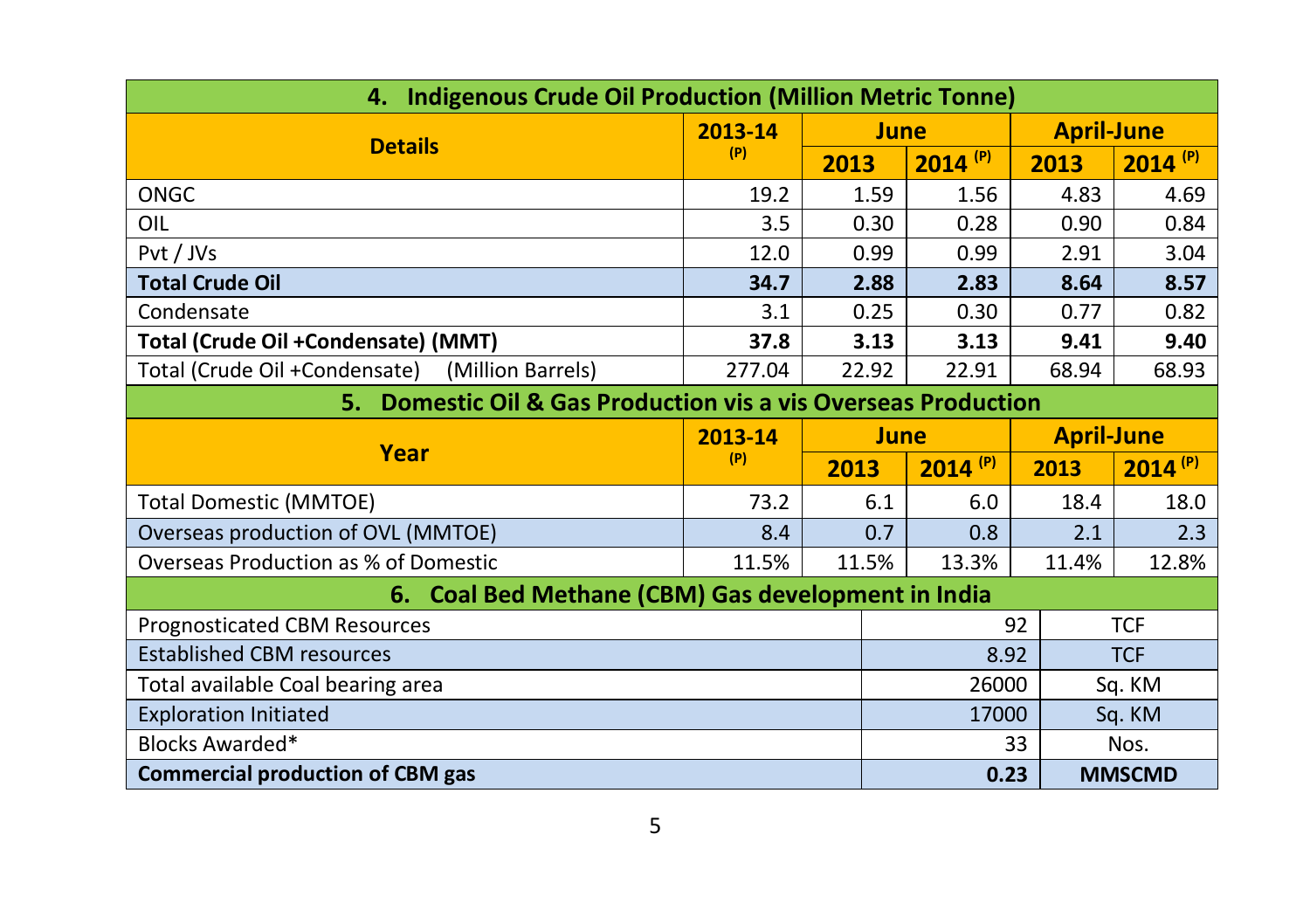|                | 7. Refineries: Installed Capacity and Crude Oil Processing (MMTPA / MMT) |                   |                  |         |             |                             |                   |              |
|----------------|--------------------------------------------------------------------------|-------------------|------------------|---------|-------------|-----------------------------|-------------------|--------------|
|                |                                                                          |                   | <b>Installed</b> |         |             | <b>Crude Oil Processing</b> |                   |              |
|                | <b>Company</b>                                                           | <b>Refinery</b>   | <b>Capacity</b>  | 2013-14 | <b>June</b> |                             | <b>April-June</b> |              |
|                |                                                                          |                   | (1.4.2014)       | (P)     | 2013        | $2014^{(P)}$                | 2013              | $2014^{(P)}$ |
| $\mathbf{1}$   | <b>IOCL</b>                                                              | Barauni           | 6.0              | 6.5     | 0.55        | 0.55                        | 1.46              | 1.65         |
| $\overline{2}$ |                                                                          | Koyali            | 13.7             | 13.0    | 1.2         | 1.03                        | 3.28              | 3.32         |
| 3              |                                                                          | Haldia            | 7.5              | 8.0     | 0.55        | 0.67                        | 1.88              | 1.95         |
| 4              |                                                                          | Mathura           | 8.0              | 6.6     | 0.67        | 0.69                        | 2.1               | 2.19         |
| 5              |                                                                          | Panipat           | 15.0             | 15.1    | 0.98        | 0.77                        | 3.5               | 2.84         |
| 6              |                                                                          | Guwahati          | 1.0              | 1.0     | 0.09        | 0.08                        | 0.26              | 0.24         |
| 7              |                                                                          | Digboi            | 0.7              | 0.7     | 0.05        | 0.05                        | 0.15              | 0.15         |
| 8              |                                                                          | Bongaigaon        | 2.4              | 2.3     | 0.12        | 0.17                        | 0.5               | 0.52         |
|                |                                                                          | <b>IOCL TOTAL</b> | 54.2             | 53.1    | 4.22        | 4.01                        | 13.13             | 12.87        |
| 9              | <b>HPCL</b>                                                              | Mumbai            | 6.5              | 7.7     | 0.67        | 0.52                        | 1.73              | 1.4          |
| 10             |                                                                          | Visakhapatnam     | 8.3              | 7.8     | 0.49        | 0.67                        | 1.72              | 1.9          |
| 11             | <b>HMEL</b>                                                              | HMEL-Bhatinda     | 9.0              | 9.3     | 0.79        | 0.86                        | 2.19              | 2.57         |
|                |                                                                          | <b>HPCL-TOTAL</b> | 23.8             | 24.8    | 1.95        | 2.05                        | 5.64              | 5.87         |
| 12             | <b>BPCL</b>                                                              | Mumbai            | 12.0             | 12.7    | 1.11        | 1.08                        | 2.94              | 2.89         |
| 13             |                                                                          | Kochi             | 9.5              | 10.3    | 0.88        | 0.92                        | 2.68              | 2.48         |
| 14             | <b>BORL</b>                                                              | <b>Bina</b>       | 6.0              | 5.4     | 0.54        | 0.56                        | 1.45              | 1.49         |
|                |                                                                          | <b>BPCL-TOTAL</b> | 27.5             | 28.4    | 2.53        | 2.56                        | 7.07              | 6.85         |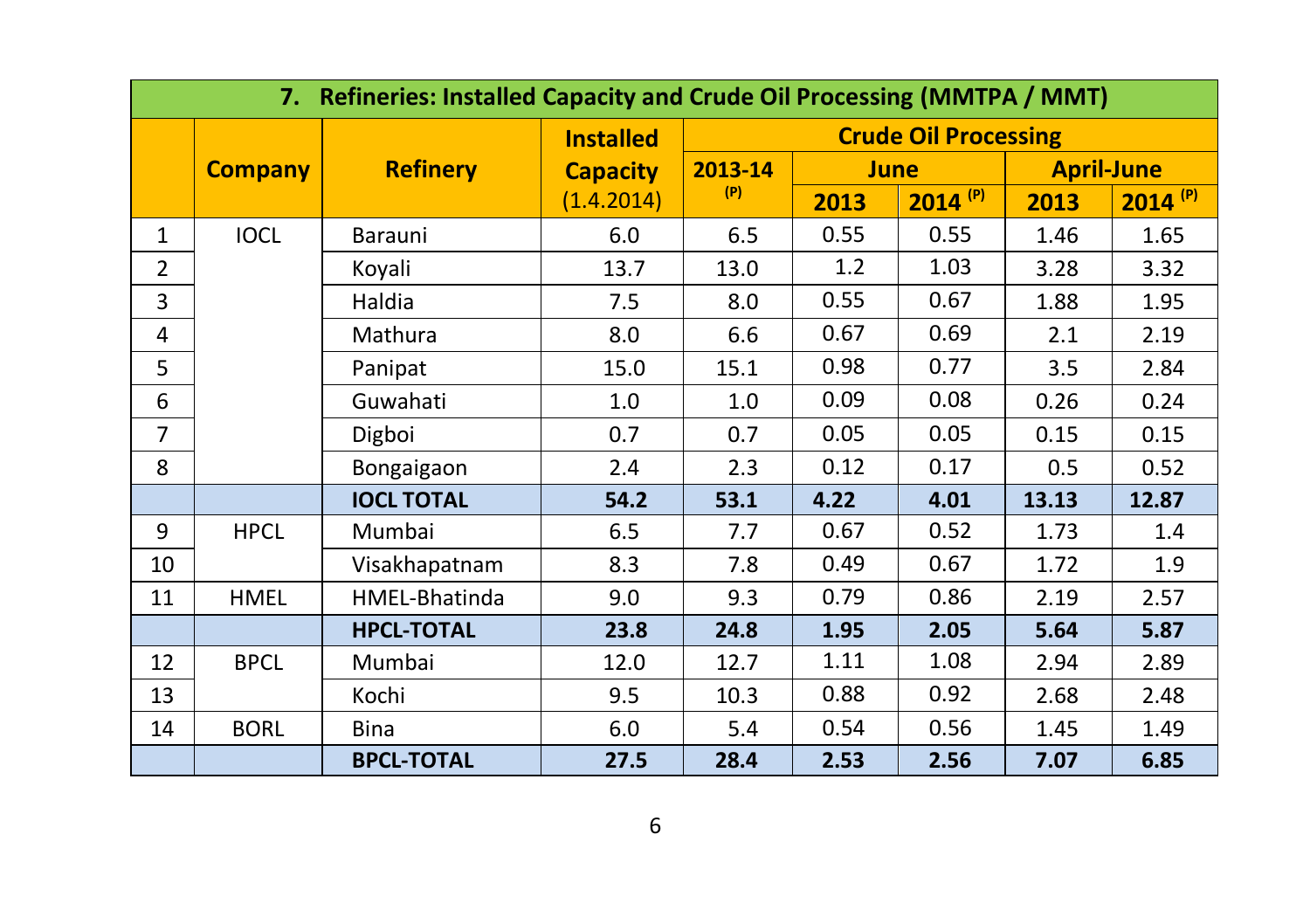|    |                |                   | <b>Installed</b> |         | <b>Crude Oil Processing</b> |              |                   |              |  |
|----|----------------|-------------------|------------------|---------|-----------------------------|--------------|-------------------|--------------|--|
|    | <b>Company</b> | <b>Refinery</b>   | <b>Capacity</b>  | 2013-14 | June                        |              | <b>April-June</b> |              |  |
|    |                |                   | (1.4.2014)       | (P)     | 2013                        | $2014^{(P)}$ | 2013              | $2014^{(P)}$ |  |
| 15 | <b>CPCL</b>    | Manali            | 10.5             | 10.1    | 0.87                        | 0.88         | 2.66              | 2.66         |  |
| 16 |                | <b>CBR</b>        | 1.0              | 0.6     | 0.04                        | 0.03         | 0.16              | 0.16         |  |
|    |                | <b>CPCL-TOTAL</b> | 11.5             | 10.6    | 0.91                        | 0.91         | 2.82              | 2.82         |  |
| 17 | <b>NRL</b>     | Numaligarh        | 3.0              | 2.6     | 0.0                         | 0.25         | 0.72              | 0.72         |  |
| 18 | <b>ONGC</b>    | Tatipaka          | 0.1              | 0.1     | 0.004                       | 0.005        | 0.01              | 0.01         |  |
| 19 |                | MRPL-Mangalore    | 15.0             | 14.6    | 1.12                        | 1.12         | 3.24              | 3.24         |  |
|    |                | <b>ONGC TOTAL</b> | 15.1             | 14.7    | 1.13                        | 1.12         | 3.25              | 3.25         |  |
| 20 | <b>RIL</b>     | Jamnagar (DTA)    | 33.0             | 30.3    | 2.67                        | 2.6          | 7.23              | 7.23         |  |
| 21 |                | Jamnagar (SEZ)    | 27.0             | 37.7    | 3.05                        | 3.07         | 9.3               | 9.3          |  |
| 22 | EOL            | Vadinar           | 20.0             | 20.2    | 1.69                        | 1.71         | 5.14              | 5.14         |  |
|    |                | <b>All India</b>  | 215.1            | 222.4   | 18.14                       | 18.29        | 54.72             | 54.05        |  |

| 8. High Sulphur (HS) & Low Sulphur (LS) Crude Oil Processing (MMT) |                                             |       |       |                       |                   |              |  |  |
|--------------------------------------------------------------------|---------------------------------------------|-------|-------|-----------------------|-------------------|--------------|--|--|
|                                                                    |                                             |       | June  |                       | <b>April-June</b> |              |  |  |
|                                                                    | <b>Type of crude</b>                        | (P)   | 2013  | $2014$ <sup>(P)</sup> | 2013              | $2014^{(P)}$ |  |  |
|                                                                    | <b>HS Crude</b>                             | 158.3 | 13.27 | 12.77                 | 39.84             | 38.80        |  |  |
|                                                                    | LS Crude                                    | 64.1  | 4.87  | 5.52                  | 14.88             | 15.25        |  |  |
| <b>Total Crude</b>                                                 |                                             | 222.4 | 18.14 | 18.29                 | 54.72             | 54.05        |  |  |
|                                                                    | Share of HS Crude of total crude processing | 72.0% | 73.2% | 69.8%                 | 72.8%             | 71.8%        |  |  |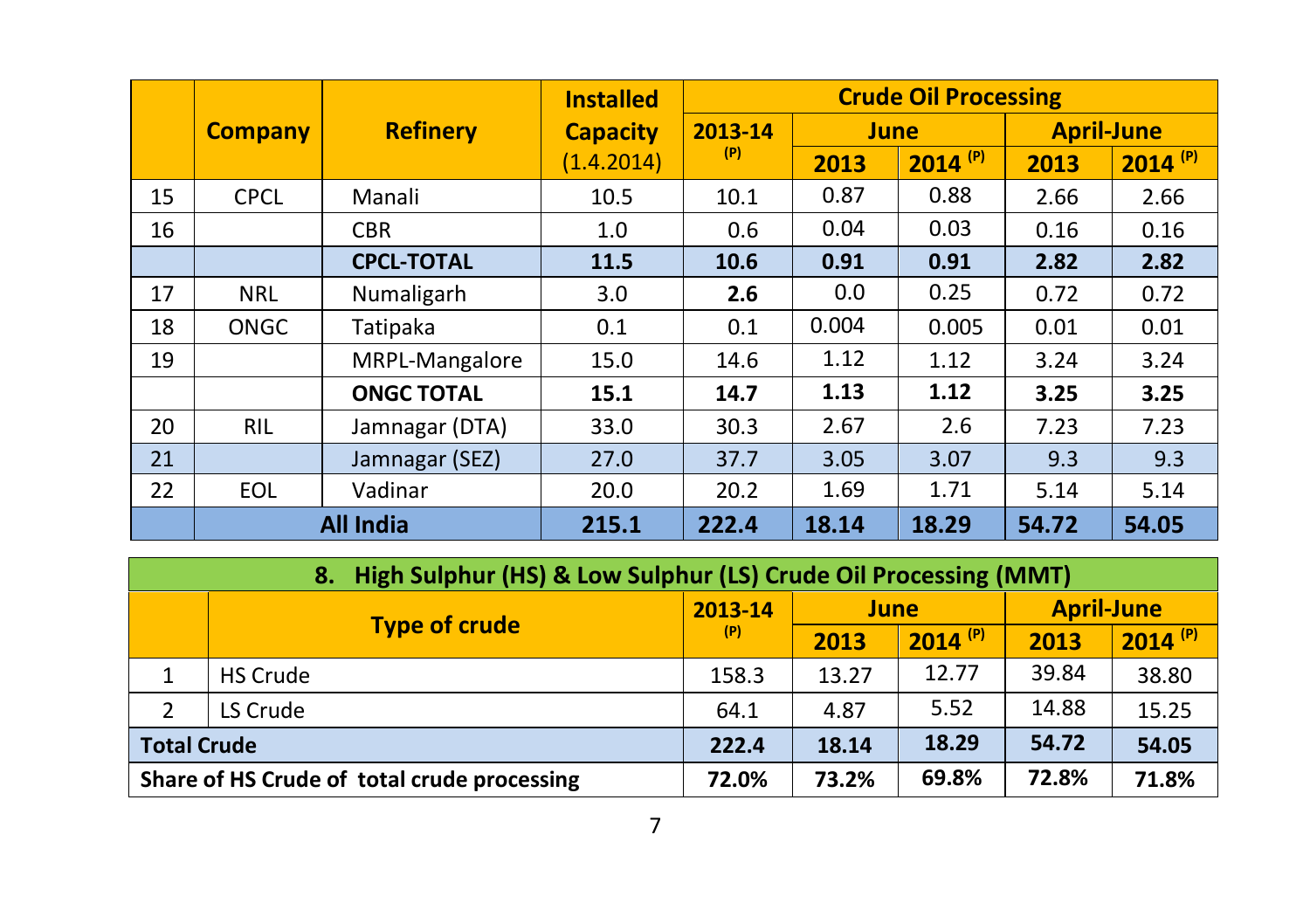| <b>Gross Refining Margins (GRM) of Refineries (\$/bbl)</b><br>9. |                 |         |         |         |  |  |  |
|------------------------------------------------------------------|-----------------|---------|---------|---------|--|--|--|
| <b>Company</b>                                                   | <b>Refinery</b> | 2011-12 | 2012-13 | 2013-14 |  |  |  |
|                                                                  | Barauni         | 0.39    | 2.40    | 6.68    |  |  |  |
|                                                                  | Koyali          | 5.07    | 4.61    | 4.52    |  |  |  |
|                                                                  | Haldia          | 2.38    | 0.85    | 2.84    |  |  |  |
|                                                                  | Mathura         | 0.59    | 0.55    | 2.10    |  |  |  |
| <b>IOCL</b>                                                      | Panipat         | 4.39    | 3.34    | 3.62    |  |  |  |
|                                                                  | Guwahati        | 11.94   | 9.52    | 6.38    |  |  |  |
|                                                                  | Digboi          | 14.85   | 20.81   | 15.41   |  |  |  |
|                                                                  | Bongaigaon      | 6.25    | 5.26    | 6.71    |  |  |  |
|                                                                  | <b>Average</b>  | 3.63    | 3.16    | 4.24    |  |  |  |
|                                                                  | Kochi           | 3.20    | 5.36    | 4.80    |  |  |  |
| <b>BPCL</b>                                                      | Mumbai          | 3.12    | 4.67    | 3.95    |  |  |  |
|                                                                  | <b>Average</b>  | 3.16    | 4.97    | 4.33    |  |  |  |
|                                                                  | Mumbai          | 1.74    | 2.08    | 5.38    |  |  |  |
| <b>HPCL</b>                                                      | Visakhapatnam   | 2.95    | 2.08    | 1.50    |  |  |  |
|                                                                  | <b>Average</b>  | 2.39    | 2.08    | 3.43    |  |  |  |
| <b>CPCL</b>                                                      | Chennai         | 4.16    | 0.99    | 4.06    |  |  |  |
| <b>MRPL</b>                                                      | Mangalore       | 5.60    | 2.45    | 2.67    |  |  |  |
| <b>NRL</b>                                                       | Numaligarh      | 12.45   | 10.52   | 12.09   |  |  |  |
| <b>BORL</b>                                                      | Bina            |         | 7.00    | 7.70    |  |  |  |
| <b>RIL</b>                                                       | Jamnagar        | 8.60    | 9.20    | 8.10    |  |  |  |
| <b>Essar</b>                                                     | Vadinar         | 4.23    | 7.96    | 7.98    |  |  |  |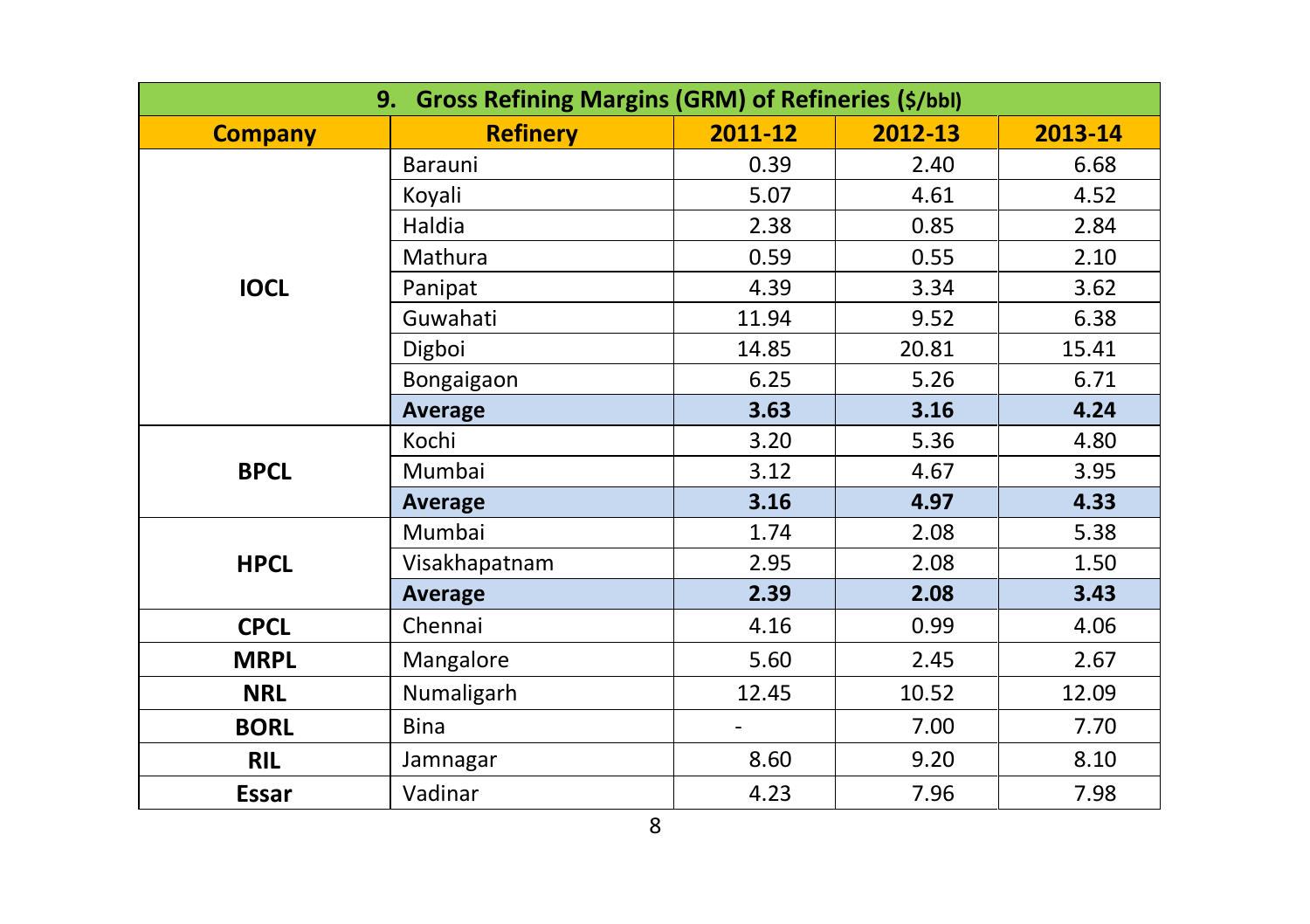| 10. GRM of North East Refineries excluding Excise Duty Benefit |                 |         |         |         |  |  |  |  |
|----------------------------------------------------------------|-----------------|---------|---------|---------|--|--|--|--|
| \$/bbl                                                         |                 |         |         |         |  |  |  |  |
| <b>Company</b>                                                 | <b>Refinery</b> | 2011-12 | 2012-13 | 2013-14 |  |  |  |  |
|                                                                | Guwahati        | 3.73    | 3.43    | 0.88    |  |  |  |  |
| <b>IOCL</b>                                                    | Digboi          | 6.41    | 13.25   | 8.50    |  |  |  |  |
|                                                                | Bongaigaon      | 0.56    | 0.25    | 2.34    |  |  |  |  |
| <b>NRL</b>                                                     | Numaligarh      | 5.80    | 4.83    | 6.98    |  |  |  |  |

| 11. Natural Gas at a Glance                                                                                                                              |          |         |                       |                   |                       |  |  |  |
|----------------------------------------------------------------------------------------------------------------------------------------------------------|----------|---------|-----------------------|-------------------|-----------------------|--|--|--|
|                                                                                                                                                          |          |         |                       |                   | (MMSCM)               |  |  |  |
|                                                                                                                                                          | 2013-14  | June    |                       | <b>April-June</b> |                       |  |  |  |
|                                                                                                                                                          | (P)      | 2013    | $2014$ <sup>(P)</sup> | 2013              | $2014$ <sup>(P)</sup> |  |  |  |
| <b>Gross Production</b>                                                                                                                                  | 35390.91 | 2944.35 | 2895.92               | 8954.78           | 8609.31               |  |  |  |
| Net Production (Excluding Flair Gas)                                                                                                                     | 34554.64 | 2874.39 | 2828.32               | 8761.17           | 8402.56               |  |  |  |
| <b>LNG Import</b>                                                                                                                                        | 14257.0  | 1219.0  | 1370.05               | 3895.5            | 4042.57               |  |  |  |
| <b>Total Consumption (Net Production + Import)</b><br>4198.37<br>12445.13<br>48811.64<br>4093.39<br>12656.67                                             |          |         |                       |                   |                       |  |  |  |
| <b>Total Consumption (in BCM)</b><br>the second contract the contract of the contract of the contract of the contract of the contract of the contract of | 48.81    | 4.09    | 4.19                  | 12.65             | 12.44                 |  |  |  |

*(Reliance import figure is not included)*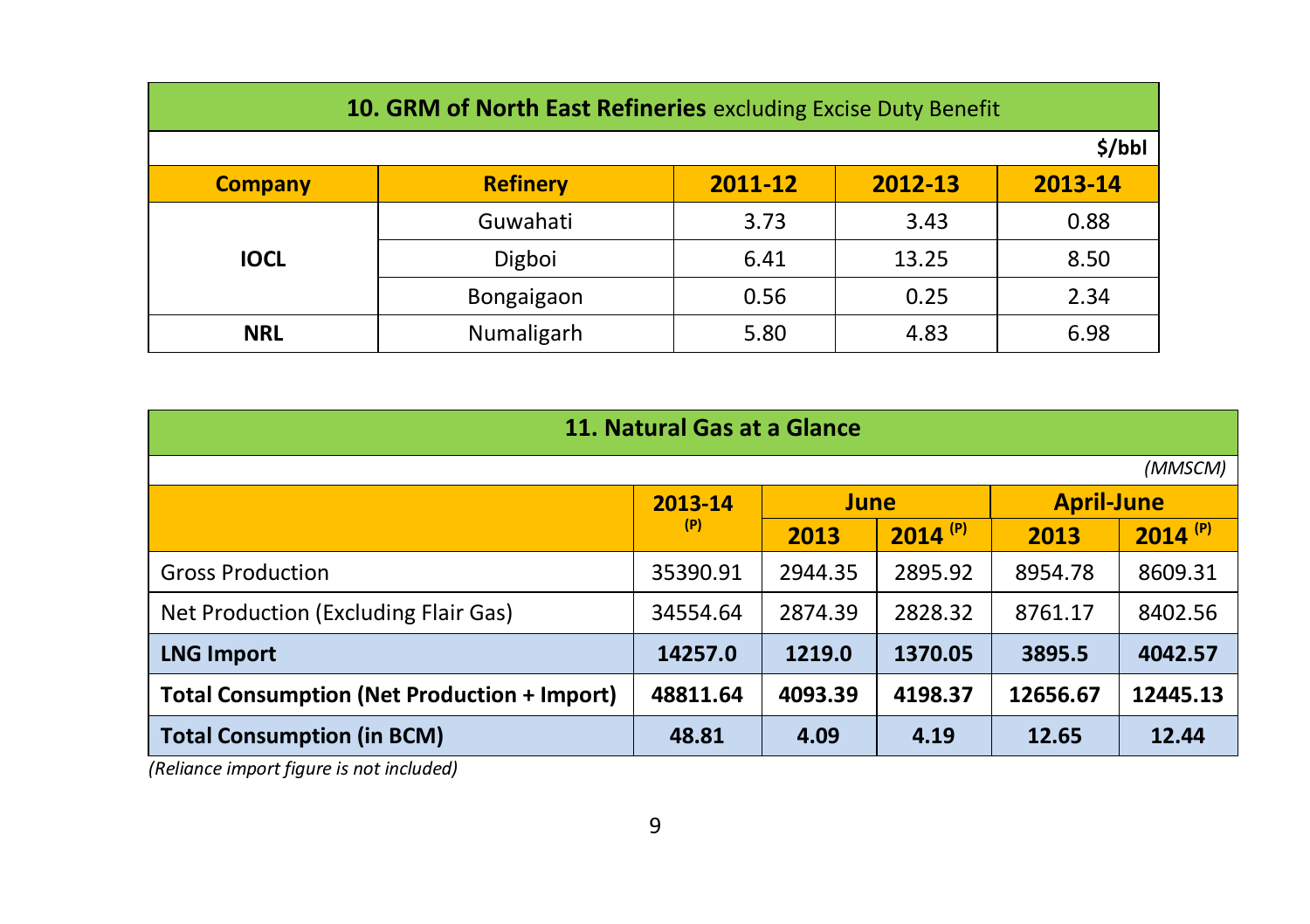|                  |                   |                                                                                                                |                                             | 12. Consumption of Petroleum Products (Million Metric Tonnes)                                                   |                 |               |                   |                                |
|------------------|-------------------|----------------------------------------------------------------------------------------------------------------|---------------------------------------------|-----------------------------------------------------------------------------------------------------------------|-----------------|---------------|-------------------|--------------------------------|
| <b>Products</b>  |                   | <b>June 2013</b>                                                                                               |                                             | June 2014 <sup>(P)</sup>                                                                                        | April-June 2013 |               |                   | April-June 2014 <sup>(P)</sup> |
|                  | <b>Production</b> | <b>Consumption Production</b>                                                                                  |                                             | <b>Consumption Production Consumption</b>                                                                       |                 |               | <b>Production</b> | <b>Consumption</b>             |
| <b>LPG</b>       | 0.8               | 1.2                                                                                                            | 0.8                                         | 1.4                                                                                                             | 2.3             | 3.7           | 2.3               | 4.1                            |
| <b>MS</b>        | 2.5               | 1.4                                                                                                            | $2.5\,$                                     | 1.6                                                                                                             | 7.4             | 4.4           | 7.5               | 4.8                            |
| <b>NAPHTHA</b>   | 1.6               | 0.9                                                                                                            | 1.5                                         | 0.9                                                                                                             | 4.7             | 2.8           | 4.5               | 2.8                            |
| <b>ATF</b>       | 0.8               | 0.4                                                                                                            | 0.8                                         | 0.5                                                                                                             | 2.7             | $1.4^{\circ}$ | 2.3               | 1.4                            |
| SKO              | 0.6               | 0.6                                                                                                            | 0.6                                         | 0.6                                                                                                             | 1.8             | 1.8           | 1.9               | 1.8                            |
| <b>HSD</b>       | 7.6               | 5.9                                                                                                            | 8.0                                         | 6.1                                                                                                             | 23.1            | 18.5          | 23.2              | 18.6                           |
| LDO              | 0.04              | 0.0                                                                                                            | 0.03                                        | 0.0                                                                                                             | 0.1             | 0.1           | 0.1               | 0.09                           |
| <b>LUBES</b>     | 0.08              | 0.2                                                                                                            | 0.06                                        | 0.2                                                                                                             | 0.2             | 0.7           | 0.2               | 0.7                            |
| FO/LSHS          | 1.1               | 0.5                                                                                                            | 1.03                                        | 0.5                                                                                                             | 3.2             | 1.5           | 3.0               | 1.5                            |
| <b>BITUMEN</b>   | 0.4               | 0.4                                                                                                            | 0.5                                         | 0.5                                                                                                             | 1.5             | 1.5           | 1.5               | 1.6                            |
| <b>OTHERS</b>    | 2.4               | 1.4                                                                                                            | 2.4                                         | 1.4                                                                                                             | 7.0             | 4.1           | 6.9               | 4.4                            |
| <b>ALL INDIA</b> | 17.9              | 13.0                                                                                                           | 18.1                                        | 13.7                                                                                                            | 54.0            | 40.4          | 53.3              | 41.7                           |
| Growth (%)       |                   |                                                                                                                | 1.2                                         | 5.3                                                                                                             |                 |               | $-0.8$            | 3.0                            |
|                  |                   | and the second contract of the second second to the second second to the second second to the second second to | the company's company's company's company's | the contract of the contract of the contract of the contract of the contract of the contract of the contract of |                 |               |                   |                                |

| 13. Self Sufficiency in Petroleum Products (Million Metric Tonnes) |         |       |                       |                   |              |
|--------------------------------------------------------------------|---------|-------|-----------------------|-------------------|--------------|
| <b>Details</b>                                                     | 2013-14 | June  |                       | <b>April-June</b> |              |
|                                                                    | (P)     | 2013  | $2014$ <sup>(P)</sup> | 2013              | $2014^{(P)}$ |
| 1. Indigenous Crude Oil Processing:                                | 33.9    | 2.61  | 2.82                  | 8.32              | 8.20         |
| a) Products from Indigenous Crude (93.3% of crude oil processed)   | 31.6    | 2.43  | 2.63                  | 7.76              | 7.65         |
| b) Products from Fractionators (Including LPG and Gas)             | 3.8     | 0.33  | 0.31                  | 0.99              | 0.92         |
| 2. Total Production from Indigenous Crude & Condensate $(a + b)$   | 35.5    | 2.76  | 2.94                  | 8.75              | 8.57         |
| 3. Total Domestic Consumption                                      | 158.2   | 13.02 | 13.71                 | 40.42             | 41.65        |
| % Self Sufficiency<br>(2/3)                                        | 22.4%   | 21.2% | 21.5%                 | 21.6%             | 20.6%        |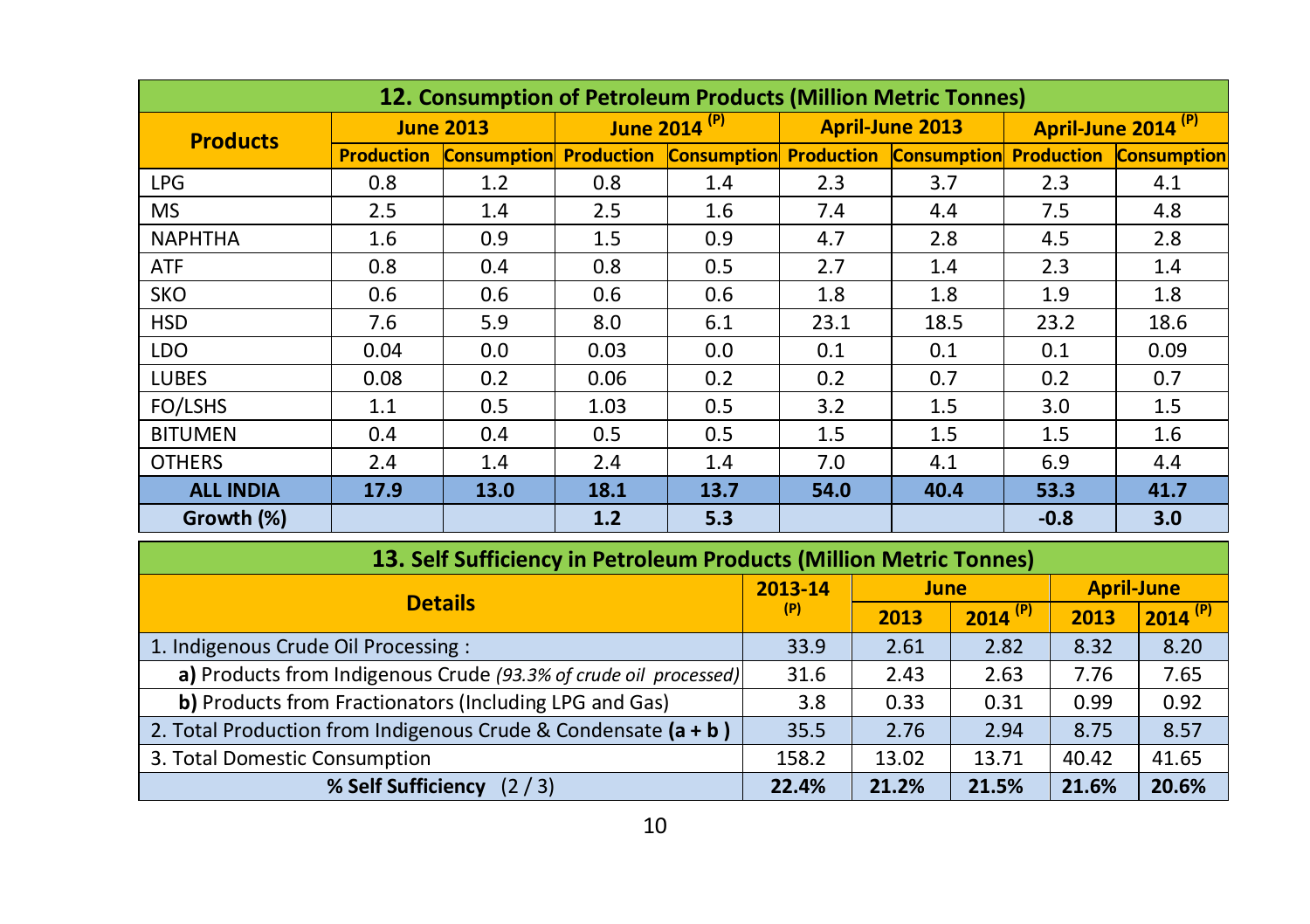| 14. Industry Marketing Infrastructure (as on 31.3.2014) (Provisional) |             |             |             |            |              |              |               |              |
|-----------------------------------------------------------------------|-------------|-------------|-------------|------------|--------------|--------------|---------------|--------------|
| <b>Particulars</b>                                                    | <b>IOCL</b> | <b>BPCL</b> | <b>HPCL</b> | <b>RIL</b> | <b>ESSAR</b> | <b>SHELL</b> | <b>Others</b> | <b>Total</b> |
| Terminal/Depots (Nos.)                                                | 135         | 82          | 95          | 5          | 2            |              |               | 320          |
| <b>Aviation Fuel Stations (Nos.)</b>                                  | 98          | 36          | 33          | 27         | 3            | 5            |               | 204          |
| Retail Outlets (total) (Nos.)                                         | 23993       | 12503       | 12869       | 1400       | 1382         | 98           | 3             | 52248        |
| LPG Distributors (total) (Nos.)                                       | 7035        | 3355        | 3506        |            |              |              |               | 13896        |
| SKO/LDO Dealers (Nos.)                                                | 3930        | 1014        | 1638        |            |              |              |               | 6582         |
| LPG Bottling (TMTPA)                                                  | 7170        | 3075        | 2960        |            |              |              |               | 13205        |
| Rural ROs (Nos.)                                                      | 6002        |             |             |            |              |              |               | 6002         |
| <b>CNG Stations (Nos.)</b>                                            | 140         | 208         | 189         |            | 29           |              | 239           | 805          |
| RGGLVY (Nos.)                                                         | 1421        | 817         | 798         |            |              |              |               | 3036         |
| LPG Consumers (Nos. Crores)                                           | 8.18        | 4.12        | 4.33        |            |              |              |               | 16.63        |

|                                |                           |             | 15. Major Pipeline network (as on 1.4.2014) |              |            |             |             |              |
|--------------------------------|---------------------------|-------------|---------------------------------------------|--------------|------------|-------------|-------------|--------------|
|                                | <b>Nature of Pipeline</b> | <b>GAIL</b> | <b>Reliance</b> L                           | <b>GSPCL</b> | <b>AGC</b> | <b>IOCL</b> | <b>ONGC</b> | <b>Total</b> |
| <b>Natural Gas Length (KM)</b> |                           | 10841       | 1469                                        | 1874         | 1000       | 132         | 24          | 15340        |
|                                | Cap (MMSCMD)              | 243.5       | 80.0                                        | 50.0         | 6.0        | 9.5         | 6.0         | 395.0        |

|                  |             | <b>ONGC</b>              | OIL  | Cairn                    | <b>HMEL</b>              | <b>IOCL</b> | <b>BPCL</b> | <b>HPCL</b> | <b>Other</b>             | <b>Total</b> |
|------------------|-------------|--------------------------|------|--------------------------|--------------------------|-------------|-------------|-------------|--------------------------|--------------|
| <b>Crude Oil</b> | Length (KM) | 1195                     | 1193 | 670                      | 1017                     | 4448        | 937         |             | $\overline{\phantom{0}}$ | 9460         |
|                  | Cap (MMTPA) | 56.9                     | 8.4  | 8.7                      | 9.0                      | 40.4        | 6.0         |             |                          | 129.4        |
| Products         | Length (KM) | $\overline{\phantom{0}}$ | 654  | -                        | $\overline{\phantom{0}}$ | 6632        | 1697        | 2407        | 2693                     | 14083        |
|                  | Cap (MMTPA) | $\overline{\phantom{0}}$ | 1.7  | $\overline{\phantom{0}}$ | $\overline{\phantom{0}}$ | 36.6        | 10.8        | 20.5        | 8.7                      | 78.3         |

*Others include GAIL and Petronet India*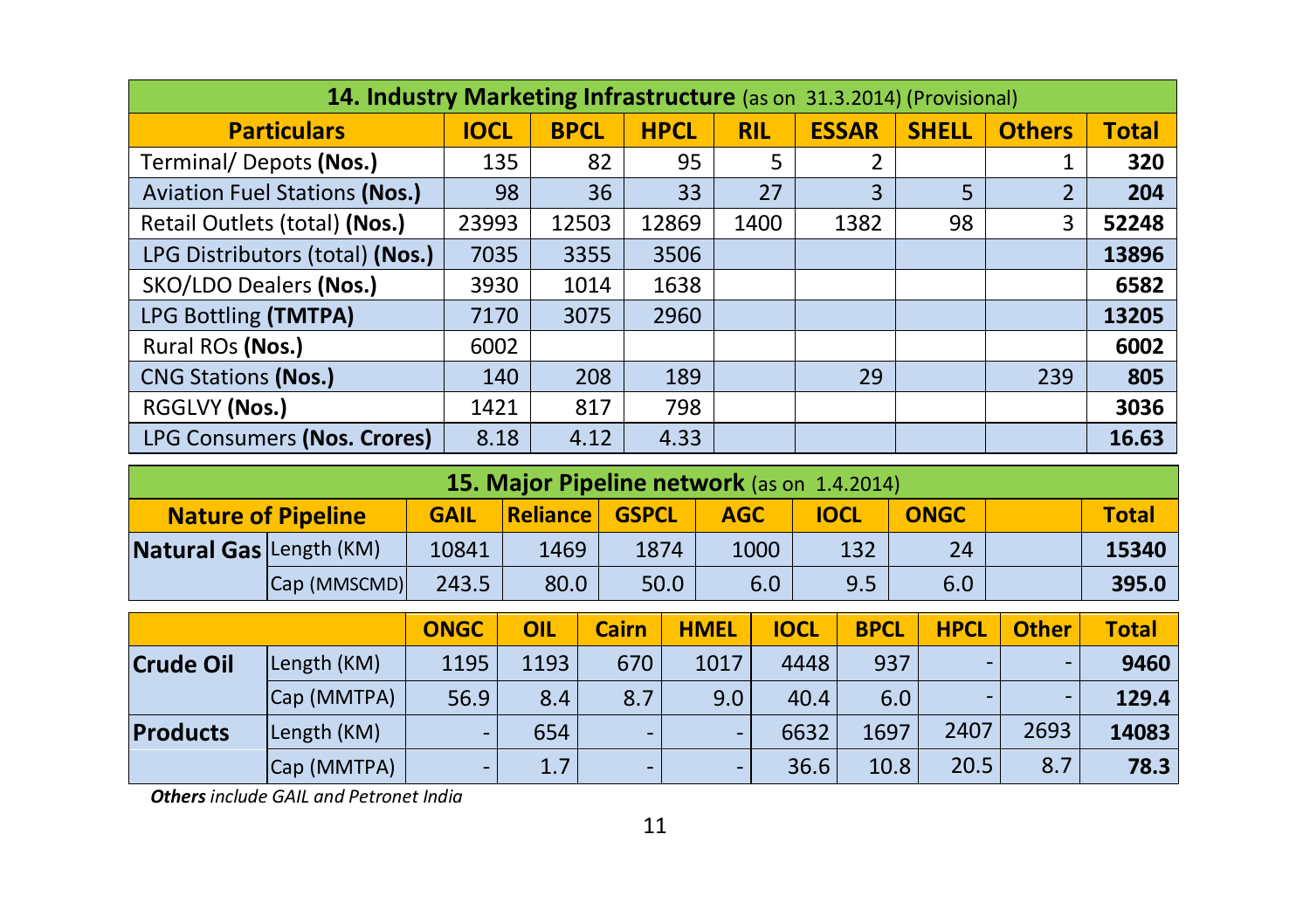|                                                            |          |            | 16. Information on Prices, Taxes and Under-r |
|------------------------------------------------------------|----------|------------|----------------------------------------------|
| <b>Sales &amp; profit of Petroleum Sector (Rs. Crores)</b> |          |            | <b>Price buildup of Petrolet</b>             |
| 2013-14                                                    | Turnover | <b>PAT</b> |                                              |
| <b>Upstream Companies</b>                                  | 149527   | 29451      | Price before taxes and                       |
|                                                            |          |            | dealer comm.                                 |
| Downstream Cos.                                            | 955147   | 12814      | Central taxes                                |
| <b>Standalone Refineries</b>                               | 130373   | 668        | State taxes                                  |
| Private/JVs                                                | 499655   | 22110      | Dealer comm.                                 |

|                    | <b>Customs &amp; Excise Duty rates</b> |                 |                            |
|--------------------|----------------------------------------|-----------------|----------------------------|
|                    | <b>Customs</b>                         | <b>Excise</b>   | Price before taxes         |
|                    | duty                                   | duty            | dealer comm.               |
| Crude oil          | Nil+Rs.50/MT                           | NIL+Rs.4500/    | Central taxes              |
|                    | as NCCD                                | $MT Cess + Rs.$ |                            |
|                    |                                        | 50/MT NCCD      |                            |
| Petrol             | 2.5%                                   | Rs.9.48/Ltr     | State taxes                |
| Diesel             | 2.5%                                   | Rs.3.56/Ltr     | Dealer comm.               |
| PDS SKO            | Nil                                    | <b>NIL</b>      | Retail Selling Price       |
| Non PDS SKO        | 5%                                     | 14%             |                            |
| Sub. Dom LPG       | Nil                                    | Nil             |                            |
| Non Domestic LPG   | 5%                                     | 8%              | <b>Change in Ex. Rate/</b> |
| <b>Furnace Oil</b> | 5%                                     | 14%             | (Rs. Crores)               |
| Naphtha            | 5%                                     | 14%             | Impact on Under-           |
| <b>ATF</b>         | <b>NIL</b>                             | 8%              | recovery                   |

|                                                            |                 |                 | 16. Information on Prices, Taxes and Under-recoveries        |                |               |
|------------------------------------------------------------|-----------------|-----------------|--------------------------------------------------------------|----------------|---------------|
| <b>Sales &amp; profit of Petroleum Sector (Rs. Crores)</b> |                 |                 | Price buildup of Petroleum products (Rs./litre/Cy.) at Delhi |                |               |
| 2013-14                                                    | <b>Turnover</b> | <b>PAT</b>      |                                                              | <b>Petrol</b>  | <b>Diesel</b> |
| <b>Upstream Companies</b>                                  | 149527          | 29451           | Price before taxes and                                       | 48.89          | 45.45         |
|                                                            |                 |                 | dealer comm.                                                 |                |               |
| Downstream Cos.                                            | 955147          | 12814           | Central taxes                                                | 10.43          | 4.52          |
| Standalone Refineries                                      | 130373          | 668             | State taxes                                                  | 12.27          | 6.68          |
| Private/JVs                                                | 499655          | 22110           | Dealer comm.                                                 | 2.02           | 1.19          |
|                                                            |                 |                 | <b>Retail Selling Price</b>                                  | 73.60          | 57.84         |
| <b>Customs &amp; Excise Duty rates</b>                     |                 |                 |                                                              | <b>PDS SKO</b> | Sub. Dom LPG  |
|                                                            | <b>Customs</b>  | <b>Excise</b>   | Price before taxes and                                       | 12.96          | 373.41        |
|                                                            | duty            | duty            | dealer comm.                                                 |                |               |
| Crude oil                                                  | Nil+Rs.50/MT    | NIL+Rs.4500/    | Central taxes                                                | 0.00           | 0.00          |
|                                                            | as NCCD         | $MT Cess + Rs.$ |                                                              |                |               |
|                                                            |                 | 50/MT NCCD      |                                                              |                |               |
| Petrol                                                     | 2.5%            | Rs.9.48/Ltr     | State taxes                                                  | 0.71           | 0.00          |
| Diesel                                                     | 2.5%            | Rs.3.56/Ltr     | Dealer comm.                                                 | 1.29           | 40.71         |
| PDS SKO                                                    | Nil             | <b>NIL</b>      | <b>Retail Selling Price</b>                                  | 14.96          | 414.00        |

| Non Domestic LPG | 5%         | 8%  | <b>Change in Ex. Rate/ Crude price : Impact on Under-recoveries</b> |                    |               |
|------------------|------------|-----|---------------------------------------------------------------------|--------------------|---------------|
| Furnace Oil      | 5%         | 14% | (Rs. Crores)                                                        | $Rs.1/\$$ Ex. Rate | \$1/bbl Crude |
| Naphtha          | 5%         | 14% | Impact on Under-                                                    | 8000               | 4400          |
| ATF              | <b>NIL</b> | 8%  | recovery                                                            |                    |               |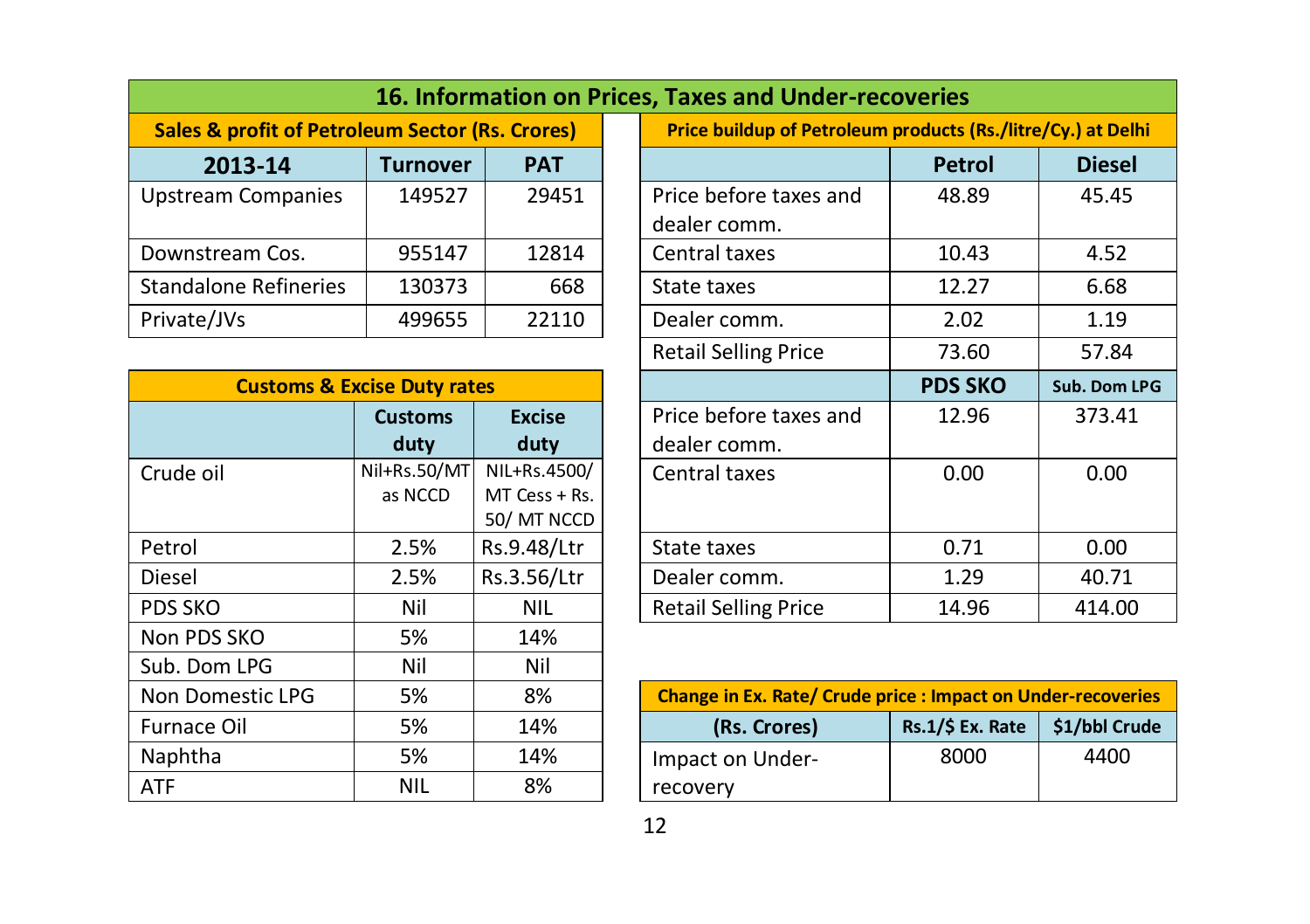|                                                        |                              |                                              |         | <b>16. Information on Prices, Taxes and Under-recoveries</b> |                                        |         |
|--------------------------------------------------------|------------------------------|----------------------------------------------|---------|--------------------------------------------------------------|----------------------------------------|---------|
|                                                        |                              | <b>Under-recoveries &amp; Burden Sharing</b> |         | <b>International Prices/ Exchange rates (\$</b>              |                                        |         |
|                                                        | 2011-12                      | 2012-13                                      | 2013-14 |                                                              | 2011-12                                | 2012-13 |
|                                                        |                              | Per unit under-recovery (Rs./litre/Cyl.)     |         | Crude (Indian Basket)                                        | 111.89                                 | 107.97  |
| <b>Diesel</b>                                          | 10.39                        | 11.26                                        | 8.39    | Petrol                                                       | 121.60                                 | 118.98  |
| PDS SKO                                                | 26.46                        | 31.16                                        | 33.98   | Diesel                                                       | 125.38                                 | 121.97  |
| Sub. Dom LPG                                           | 320.30                       | 427.14                                       | 499.52  | Kerosene                                                     | 125.99                                 | 123.11  |
|                                                        |                              | <b>Total Under-recoveries (Rs. Crores)</b>   |         | LPG (\$/MT)                                                  | 899.42                                 | 885.2   |
| Diesel                                                 | 81192                        | 92061                                        | 62837   | FO (\$/MT)                                                   | 667.41                                 | 632.52  |
| PDS SKO                                                | 27352                        | 29410                                        | 30575   | Naphtha (\$/MT)                                              | 931.61                                 | 888.49  |
| Sub. Dom LPG                                           | 29997                        | 39558                                        | 46458   |                                                              |                                        |         |
| Total                                                  | 138541                       | 161029                                       | 139869  | Exchange $(Rs./\frac{1}{2})$                                 | 47.95                                  | 54.45   |
|                                                        |                              | <b>Burden Sharing (Rs. Crores)</b>           |         | <b>Petroleum Sector Contribution to Central/S</b>            |                                        |         |
| Govt.                                                  | 83500                        | 100000                                       | 70772   | <b>Central Government</b>                                    | 119850                                 | 117422  |
| Upstream                                               | 55000                        | 60000                                        | 67021   | <b>State Government</b>                                      | 112919                                 | 126516  |
| <b>OMCs</b>                                            | 41                           | 1029                                         | 2076    | <b>Total (Rs. Crores)</b>                                    | 232769                                 | 243939  |
| <b>Fiscal Subsidy under Govt. Schemes (Rs. Crores)</b> |                              |                                              |         |                                                              | <b>Borrowings of OMCs (Rs. Crores)</b> |         |
| PDS SKO                                                | 868                          | 746                                          | 681     | <b>IOCL</b>                                                  | 75447                                  | 80894   |
| Sub. Dom LPG                                           | 2155                         | 2007                                         | 1920    | <b>BPCL</b>                                                  | 22994                                  | 23839   |
|                                                        | <b>Subsidy as a % of GDP</b> |                                              |         | <b>HPCL</b>                                                  | 29831                                  | 33789   |
| Petroleum<br>Subsidy                                   | 1.70                         | 1.75                                         | 1.37    |                                                              |                                        |         |

|                                                        |                              |                                              |         | <u>10. THOM MODIFIES, TAXES AND ONCE TECOVEMES</u>          |         |         |         |
|--------------------------------------------------------|------------------------------|----------------------------------------------|---------|-------------------------------------------------------------|---------|---------|---------|
|                                                        |                              | <b>Under-recoveries &amp; Burden Sharing</b> |         | <b>International Prices/ Exchange rates (\$/bbl)</b>        |         |         |         |
|                                                        | 2011-12                      | 2012-13                                      | 2013-14 |                                                             | 2011-12 | 2012-13 | 2013-14 |
|                                                        |                              | Per unit under-recovery (Rs./litre/Cyl.)     |         | Crude (Indian Basket)                                       | 111.89  | 107.97  | 105.52  |
| Diesel                                                 | 10.39                        | 11.26                                        | 8.39    | Petrol                                                      | 121.60  | 118.98  | 114.31  |
| PDS SKO                                                | 26.46                        | 31.16                                        | 33.98   | Diesel                                                      | 125.38  | 121.97  | 119.41  |
| Sub. Dom LPG                                           | 320.30                       | 427.14                                       | 499.52  | Kerosene                                                    | 125.99  | 123.11  | 118.80  |
|                                                        |                              | <b>Total Under-recoveries (Rs. Crores)</b>   |         | LPG (\$/MT)                                                 | 899.42  | 885.2   | 880.49  |
| Diesel                                                 | 81192                        | 92061                                        | 62837   | FO (\$/MT)                                                  | 667.41  | 632.52  | 595.79  |
| PDS SKO                                                | 27352                        | 29410                                        | 30575   | Naphtha (\$/MT)                                             | 931.61  | 888.49  | 881.30  |
| Sub. Dom LPG                                           | 29997                        | 39558                                        | 46458   |                                                             |         |         |         |
| Total                                                  | 138541                       | 161029                                       | 139869  | Exchange (Rs./\$)                                           | 47.95   | 54.45   | 60.50   |
|                                                        |                              | <b>Burden Sharing (Rs. Crores)</b>           |         | <b>Petroleum Sector Contribution to Central/State Govt.</b> |         |         |         |
| Govt.                                                  | 83500                        | 100000                                       | 70772   | <b>Central Government</b>                                   | 119850  | 117422  | 123316  |
| Upstream                                               | 55000                        | 60000                                        | 67021   | <b>State Government</b>                                     | 112919  | 126516  | 140881  |
| <b>OMCs</b>                                            | 41                           | 1029                                         | 2076    | <b>Total (Rs. Crores)</b>                                   | 232769  | 243939  | 264197  |
| <b>Fiscal Subsidy under Govt. Schemes (Rs. Crores)</b> |                              |                                              |         | <b>Borrowings of OMCs (Rs. Crores)</b>                      |         |         |         |
| PDS SKO                                                | 868                          | 746                                          | 681     | <b>IOCL</b>                                                 | 75447   | 80894   | 86263   |
| Sub. Dom LPG                                           | 2155                         | 2007                                         | 1920    | <b>BPCL</b>                                                 | 22994   | 23839   | 20322   |
|                                                        | <b>Subsidy as a % of GDP</b> |                                              |         | <b>HPCL</b>                                                 | 29831   | 33789   | 32164   |
|                                                        |                              |                                              |         |                                                             |         |         |         |

#### **16. Information on Prices, Taxes and Under-recoveries**